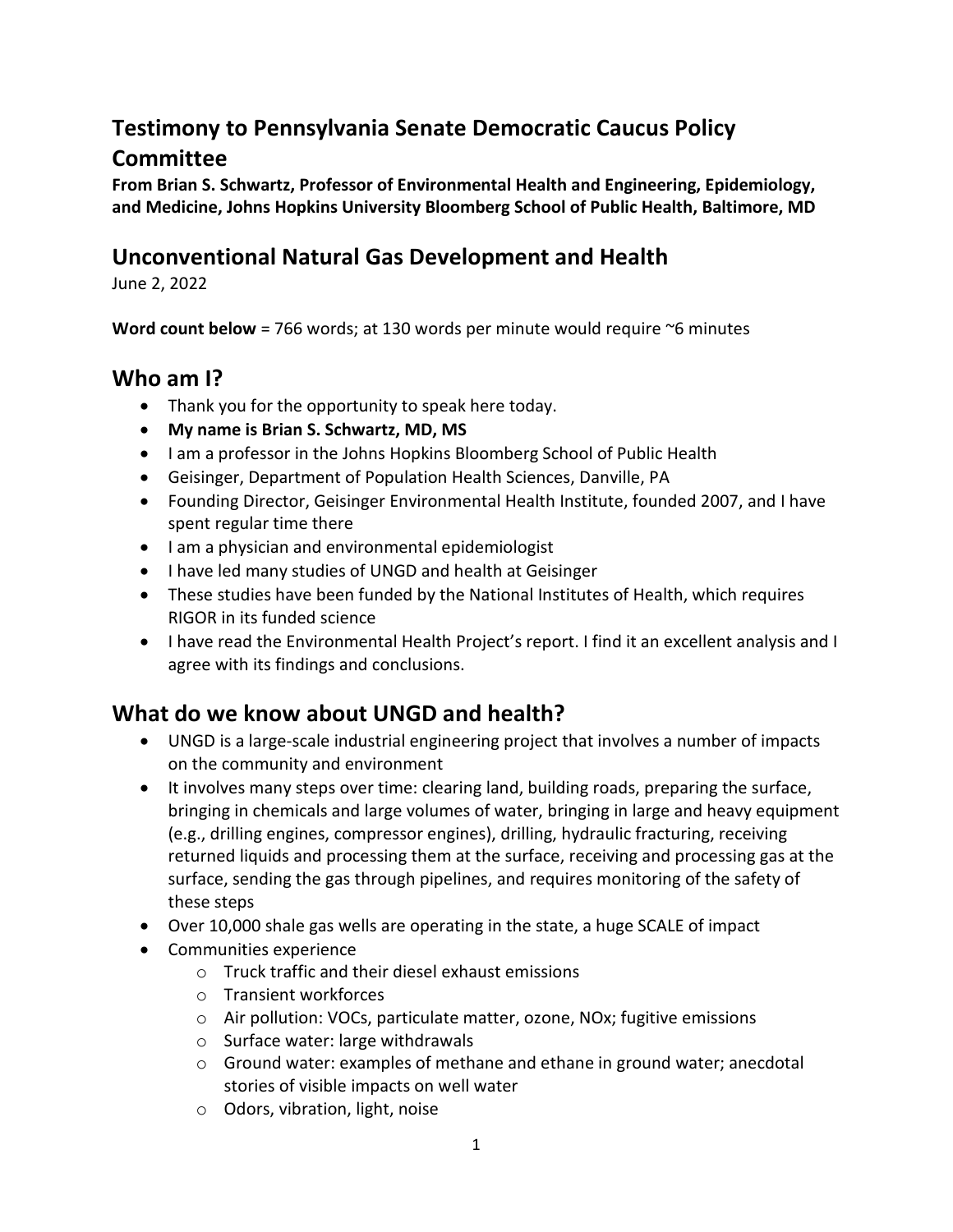- o Stress from many of these features
- o **A MIX of exposures that can affect health that can be CUMULATIVE and affect health over time for CHRONIC health effects**
- A number of important health outcomes have been studied
	- o My group now has nine peer-reviewed publications on fracking and health in top scientific and medical journals
	- $\circ$  We evaluate the number, size, distance to (total depth, gas production), and phase of well development in relation to health; it is not just about proximity
	- o We have studied a range of common, severe, and impactful health outcomes across the lifespan at virtually all ages
		- EHR studies
			- Asthma exacerbations
			- Hospitalizations for congestive heart failure
			- Adverse birth outcomes (preterm birth, high risk pregnancy, birthweight)
			- Mental health in pregnant women
			- Mental health diagnosis and treatment in adolescents
		- Questionnaires: nasal, sinus, headache, and depression symptoms
- Many of the findings of our studies have been found before us, or replicated by other investigators in Pennsylvania and other states
- Fugitive emissions, the burning of gas, and the use of gas byproducts (e.g., ethane) for plastics production has huge impacts on CLIMATE CHANGE; climate change affects the health of Pennsylvanians too
- This industry thus has LOCAL, REGIONAL, and GLOBAL impacts on human health

### **Should we believe the findings?**

- YES, WE SHOULD
	- o It is about the BODY OF EVIDENCE
	- o The body of evidence is large, growing, and consistent
- Epidemiologic studies cannot PROVE causation
- Remember that, for many decades, when study after study showed links between cigarette smoking and lung cancer, tobacco companies claimed that the link was not proven because epidemiologic studies cannot prove causation
	- o This is a common strategy used by industrial interests
	- o It is a way to DELAY action
- Why is the existing evidence COMPELLING?
	- o Studies from many groups of independent investigators.
	- o Studies using different study designs, including some that more formally evaluate CAUSALITY using specific causal frameworks
	- $\circ$  Studies from many parts of the U.S., but the MOST evidence from Pennsylvania
	- o Studies selected BIOLOGICALLY PLAUSIBLE health outcomes